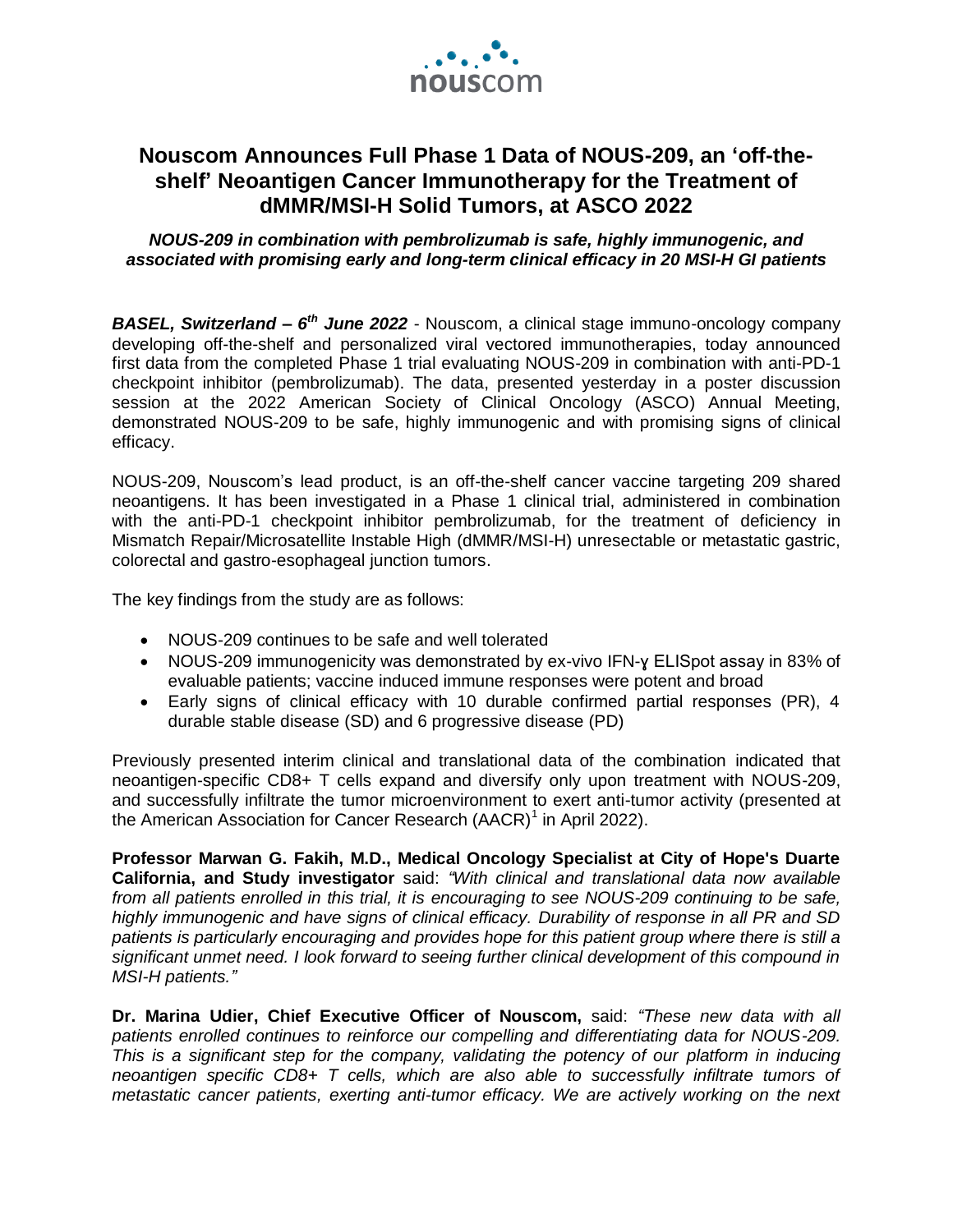*stages of NOUS-209's clinical development plan and look forward to announcing the start of the Phase 2 study in the second half of 2022."* 

## **Poster Presentation Details**:

 **Title**: *First clinical and immunogenicity results including all subjects enrolled in a phase I study of NOUS-209, an off-the-shelf immunotherapy, with pembrolizumab, for the treatment of tumors with a deficiency in mismatch repair/microsatellite instability (dMMR)* The abstract is available [here](https://meetings.asco.org/abstracts-presentations/207598)

### **Ends**

#### *References*

1. **AACR Presentation**: Characterization of immune correlates of clinical activity for NOUS-209, an Off-the-Shelf immunotherapy, with Pembrolizumab for treatment of tumors characterized by Microsatellite Instability (MSI), Professor Marwan G. Fakih, M.D.

## **About NOUS-209**

NOUS-209 is an off-the-shelf immunotherapy for Microsatellite Instable High (MSI-H) tumors. MSI-H tumors are characterized by a defective DNA mismatch repair system, which generates highly immunogenic frame shift peptides (frameshift mutations, FSPs) that are not found on healthy tissue.

NOUS-209 is designed to comprise 209 shared FSP neoantigens, selected by Nouscom's proprietary GENESIS (**GE**(netic)**NE**(oantigen)**S**(election)**I**(n)**S**(ilico)) algorithm, on the basis that an average of 50 neoantigens on any patient's tumor will be shared with those in NOUS-209. Nouscom's heterologous prime/boost platform clones these FSPs into Great Ape Adenoviral (GAd) and Modified Vaccinia Ankara (MVA) vectors, to generate the viral-vectored vaccine, combined with other immunomodulators to harness the full power of the immune response by generating neoantigen specific CD8+ T cells, which successfully infiltrate tumor to exert anti-tumor activity.

NOUS-209 is in Phase 1 clinical trial (NCT04041310), a multicenter, open label, multiple cohorts, first-in-human clinical study of NOUS-209 in combination with pembrolizumab, designed to evaluate safety, tolerability and immunogenicity and to detect preliminary evidence of anti-tumor activity.

### **About Nouscom**

Nouscom is a clinical stage immuno-oncology company developing next-generation, off-theshelf and personalized cancer vaccines. Nouscom's proprietary platform harnesses the full power of the immune response by designing viral vectored vaccines based on multiple neoantigens and other immunomodulators.

Nouscom is currently advancing the clinical development of its programs: